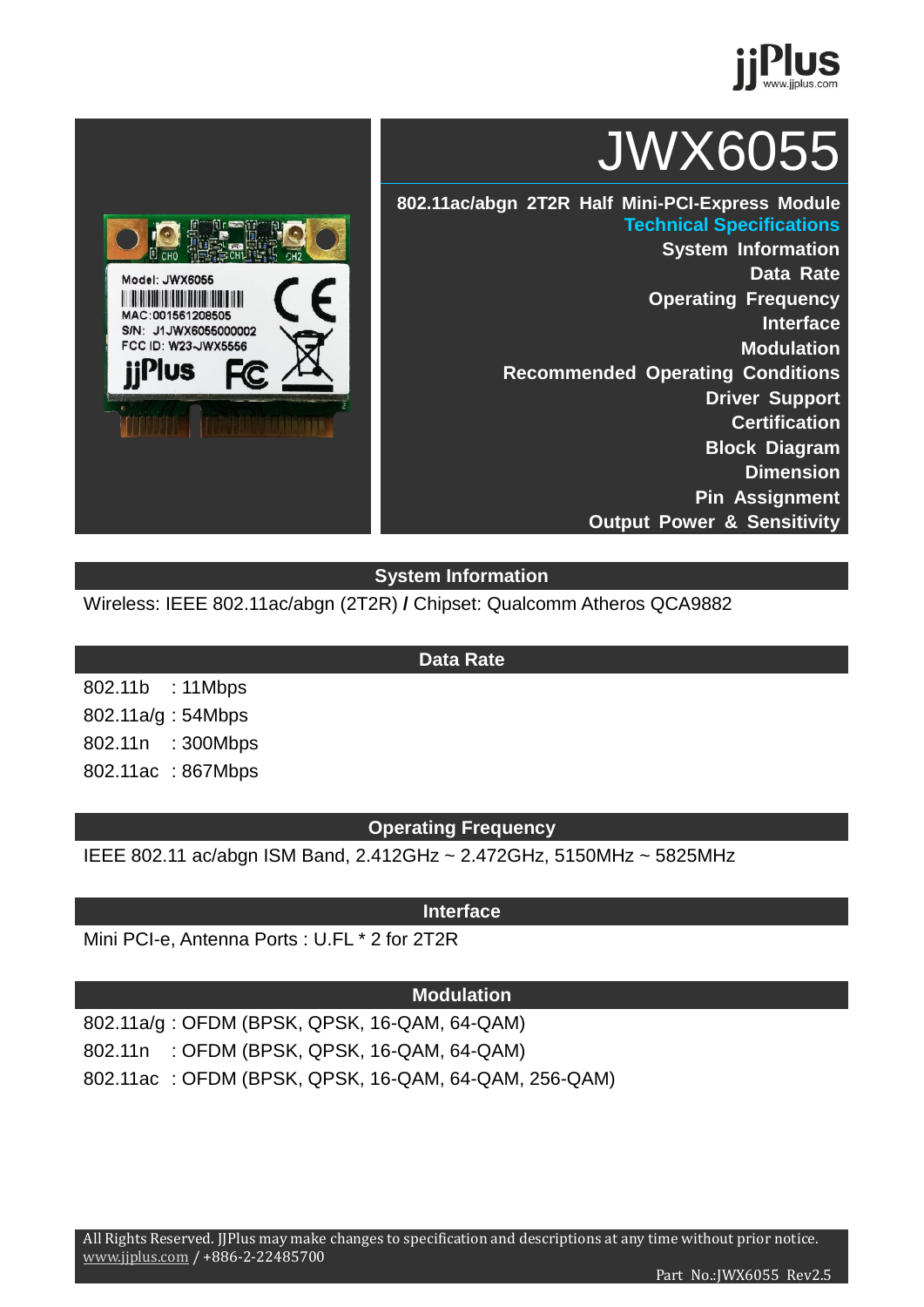

#### **Recommended Operating Conditions**

Operating Voltage: DC 3.3V ± 5%

Operating Temperature Range: -20°C to 70°C

Storage Temperature Range: -40ºC to +80ºC

Operating Humidity (non-condensing): 10% ~ 90%

Storage Humidity (non-condensing): 5% to 90%

Current consumption: 2.5W max.

Dimension (in mm): 29.79 x 26.75 mm

**Driver Support**

QSDK/ ATH10K

**Certification**

FCC / CE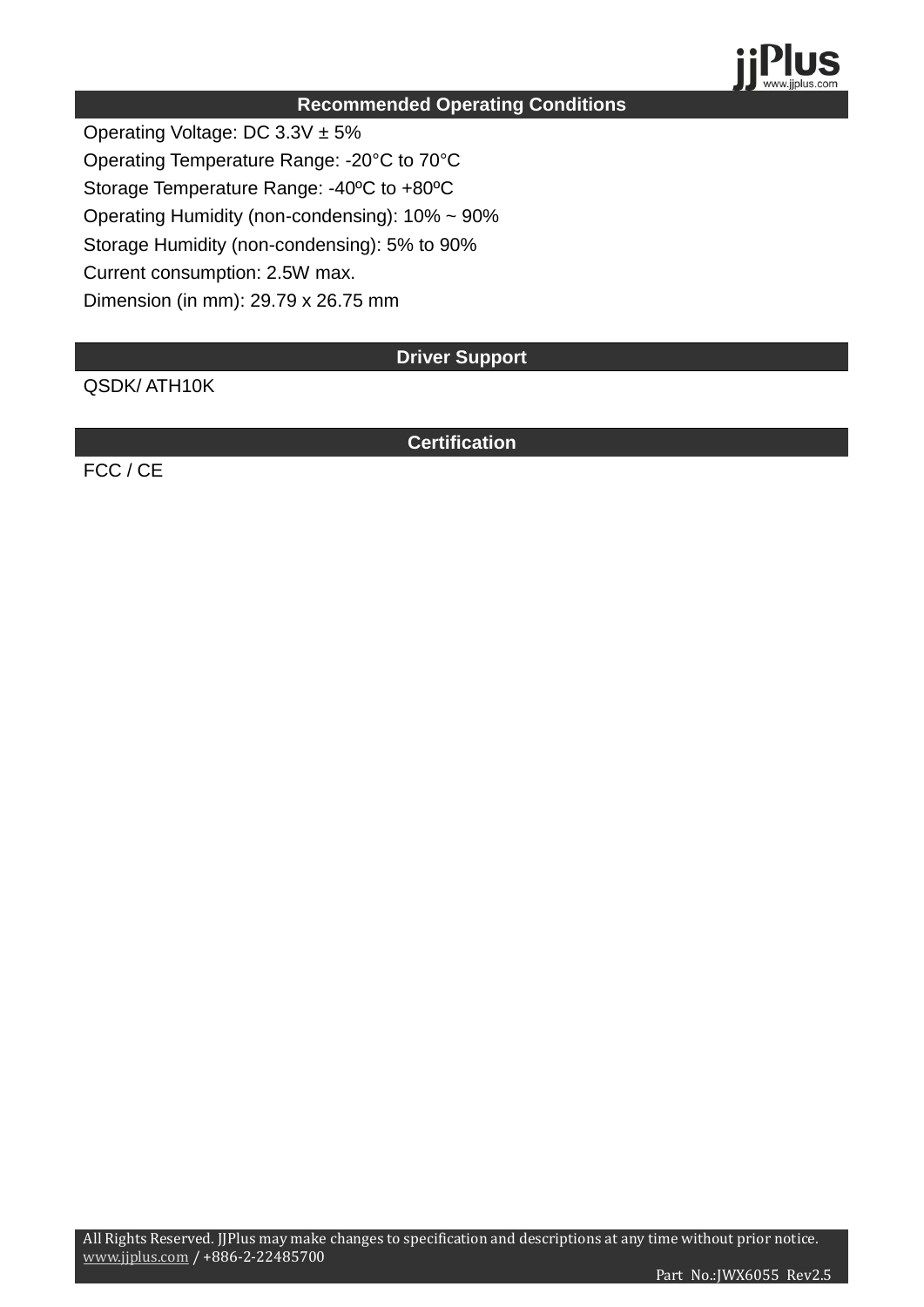

#### **Block Diagram**

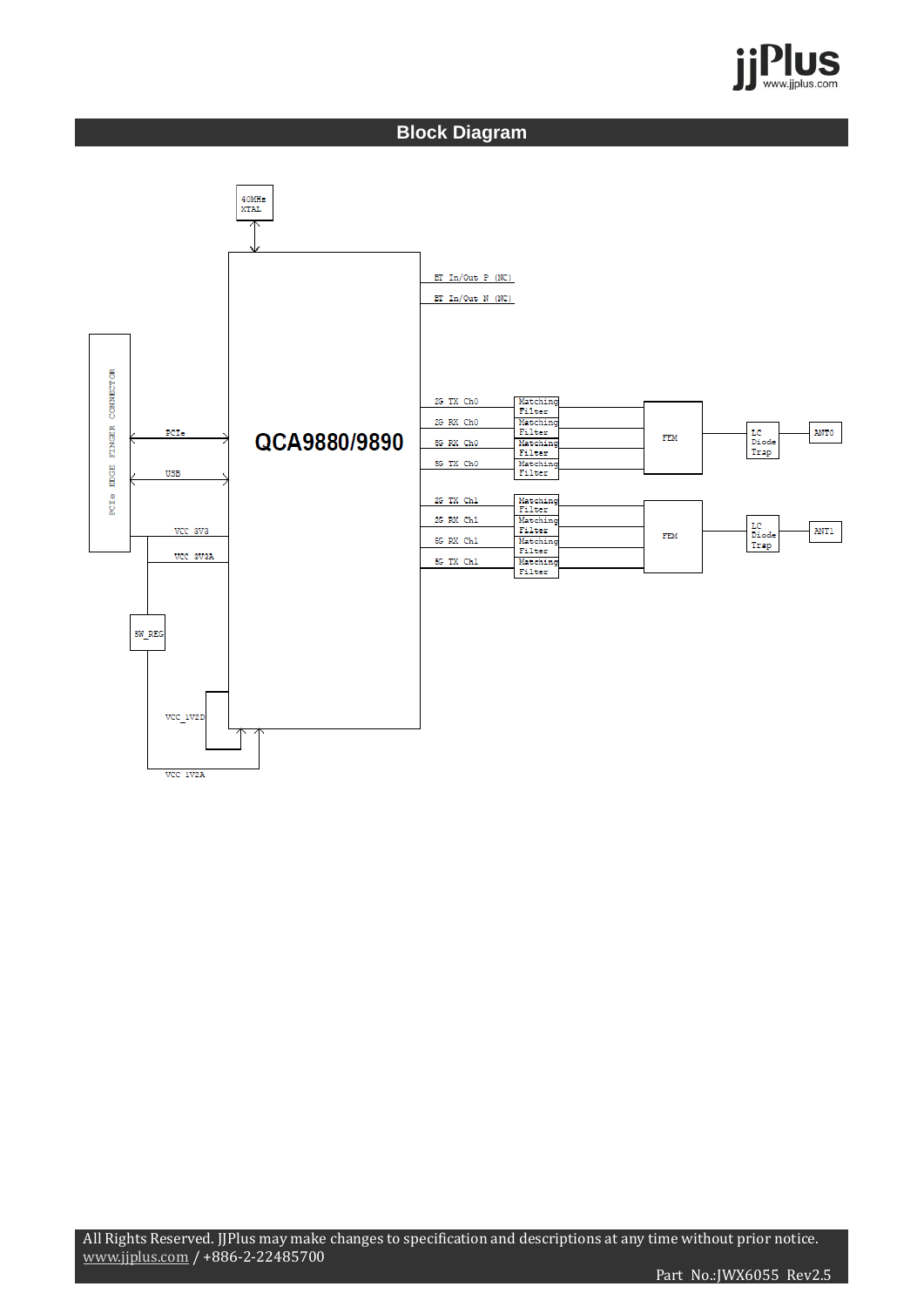

#### **Dimension**





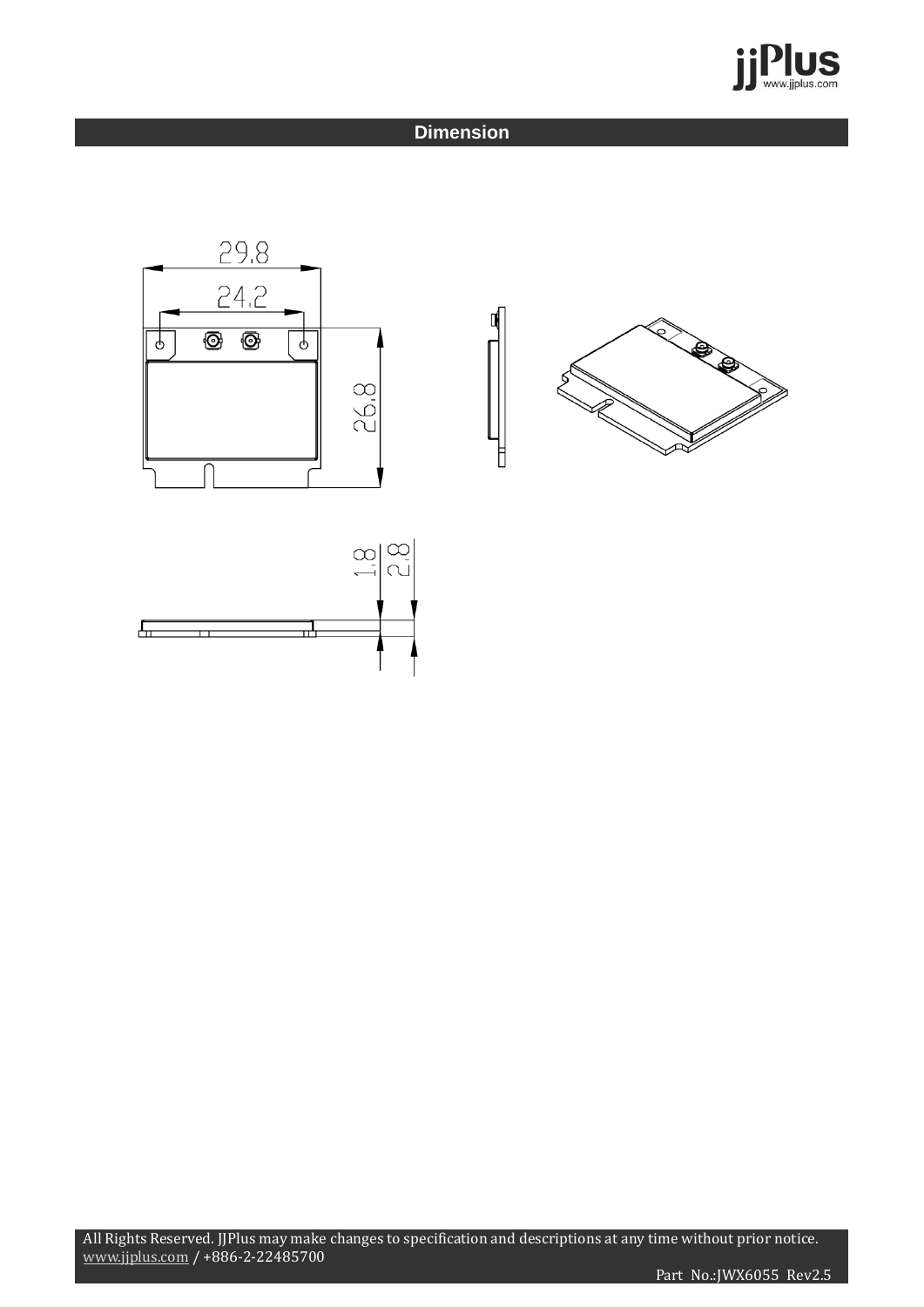

### **Pin Assignment**



| <b>Pin Name</b> | <b>Description</b>                |
|-----------------|-----------------------------------|
| ANT 0           | RF Antenna 0 for WiFi 2.4GHz/5GHz |
| ANT 1           | RF Antenna 1 for WiFi 2.4GHz/5GHz |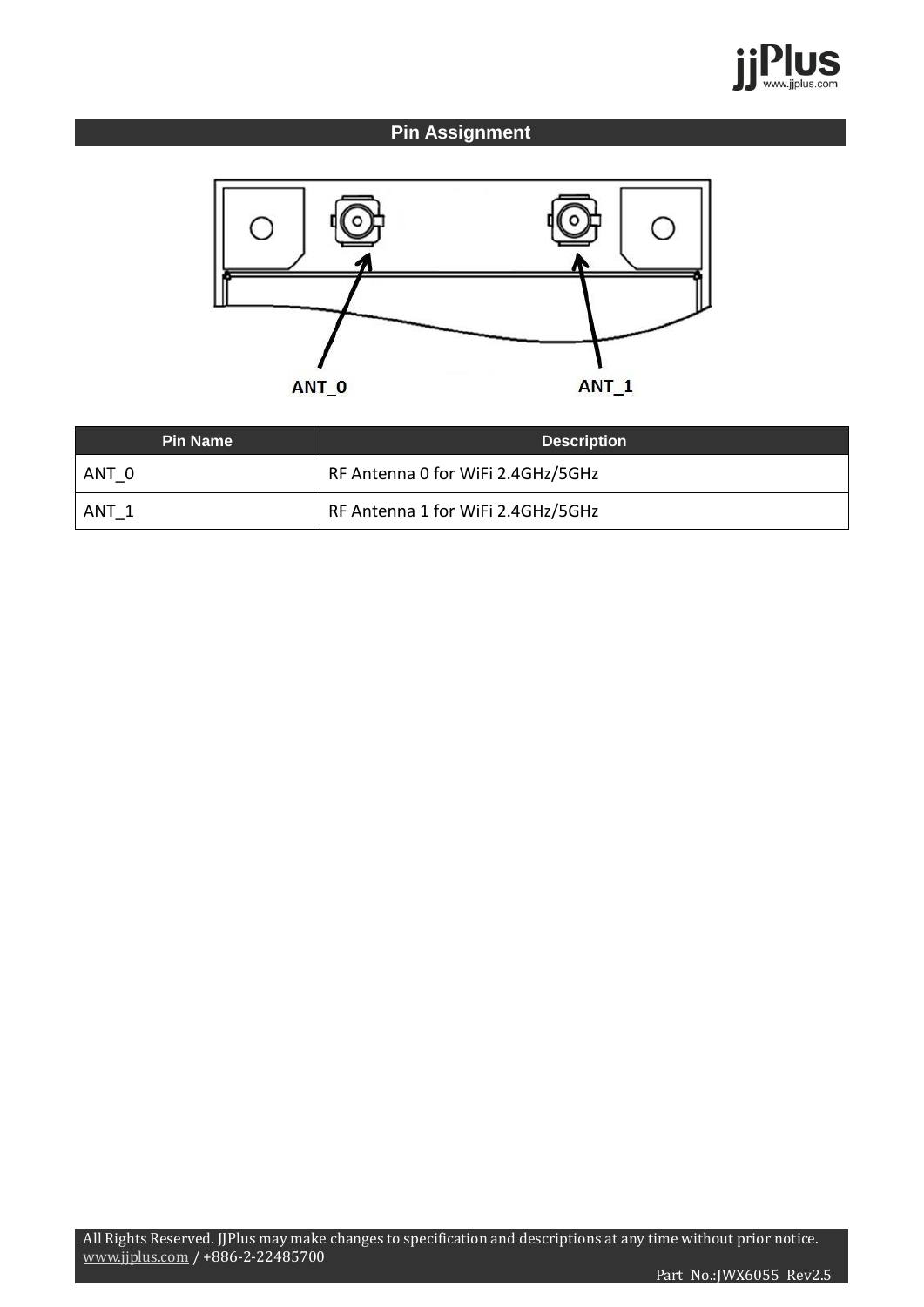## Plus



| PIN#                      | <b>Pin Name</b>   | <b>Design Status</b>          | PIN#                    | <b>Pin Name</b> | <b>Design Status</b>           |
|---------------------------|-------------------|-------------------------------|-------------------------|-----------------|--------------------------------|
| 1                         | WAKE_L            | Yes (PCIE_WAKE_L)             | $\overline{2}$          | +3.3Vaux        | <b>YES</b>                     |
| $\ensuremath{\mathsf{3}}$ | COEX1             | NC                            | $\overline{\mathbf{4}}$ | <b>GND</b>      | <b>YES</b>                     |
| 5                         | COEX2             | NC                            | 6                       | $+1.5V$         | NC                             |
| $\overline{7}$            | CLKREQ_L          | <b>YES</b><br>(PCIE_CLKREQ_L) | 8                       | UIM_PWR         | YES (Reserved)                 |
| $\boldsymbol{9}$          | GND               | <b>YES</b>                    | 10                      | UIM_DATA        | YES (Reserved)                 |
| 11                        | REFCLK-           | <b>YES</b><br>(PCIE_REFCLK_N) | 12                      | UIM_CLK         | YES (Reserved)                 |
| 13                        | REFCLK+           | <b>YES</b><br>(PCIE_REFCLK_P) | 14                      | UIM_RESET       | YES (Reserved)                 |
| 15                        | GND               | <b>YES</b>                    | 16                      | UIM_VPP         | NC                             |
| 17                        | UIM_C8            | NC                            | 18                      | <b>GND</b>      | <b>YES</b>                     |
| 19                        | UIM_C4            | NC                            | 20                      | W_DISABLE_L     | <b>YES</b>                     |
| 21                        | <b>GND</b>        | <b>YES</b>                    | 22                      | PERST_L         | YES (PCIE_RST_L)               |
| 23                        | PER <sub>n0</sub> | YES (PCIE_TX_N)               | 24                      | +3.3Vaux        | <b>YES</b>                     |
| 25                        | PERp0             | YES (PCIE_TX_P)               | 26                      | GND             | <b>YES</b>                     |
| 27                        | <b>GND</b>        | <b>YES</b>                    | 28                      | $+1.5V$         | <b>NC</b>                      |
| 29                        | GND               | <b>YES</b>                    | 30                      | SMB_CLK         | NC                             |
| 31                        | PET <sub>n0</sub> | YES (PCIE_RX_P)               | 32                      | SMB_DATA        | <b>NC</b>                      |
| 33                        | PET <sub>n0</sub> | YES (PCIE_RX_N)               | 34                      | <b>GND</b>      | <b>YES</b>                     |
| 35                        | GND               | <b>YES</b>                    | 36                      | USB_D-          | <b>NC</b>                      |
| 37                        | GND               | <b>YES</b>                    | 38                      | USB_D+          | NC                             |
| 39                        | $+3.3$ Vaux       | <b>YES</b>                    | 40                      | GND             | <b>YES</b>                     |
| 41                        | +3.3Vaux          | <b>YES</b>                    | 42                      | LED_WWAN_L      | NC                             |
| 43                        | <b>GND</b>        | <b>YES</b>                    | 44                      | LED_WLAN_L      | <b>YES</b>                     |
| 45                        | RESERVED          | NC                            | 46                      | LED_WPAN_L      | <b>YES</b><br>(GPIO1_WLAN_LED) |
| 47                        | RESERVED          | NC                            | 48                      | $+1.5V$         | NC<br>(GPIO17_BT_LED)          |
| 49                        | RESERVED          | YES (VCC_FEM_4V)              | 50                      | GND             | <b>YES</b>                     |
| 51                        | RESERVED          | NC                            | 52                      | +3.3Vaux        | <b>YES</b>                     |

All Rights Reserved. JJPlus may make changes to specification and descriptions at any time without prior notice. www.jjplus.com / +886-2-22485700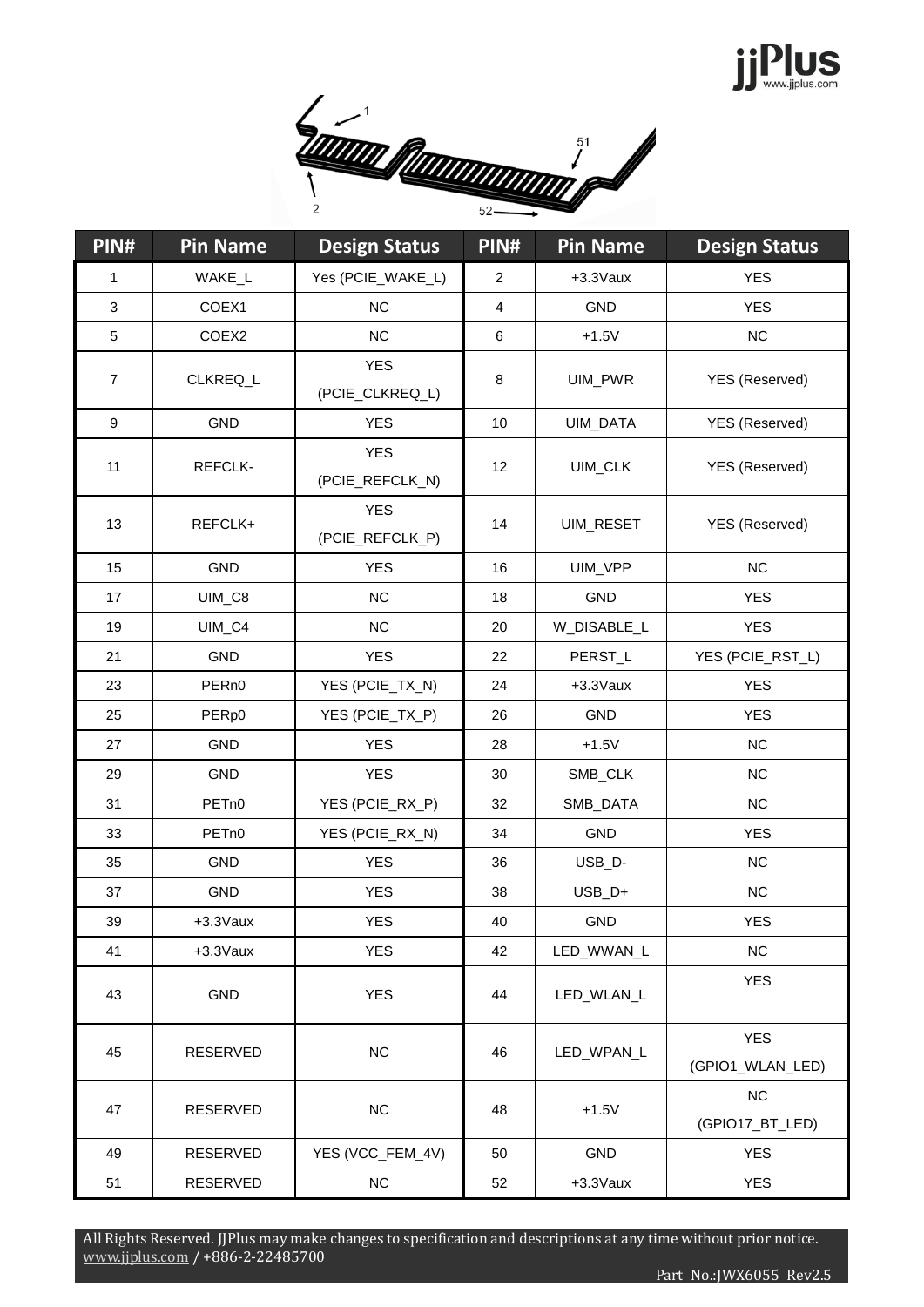

### **Output Power & Sensitivity**

| 802.11bg         |                    |                        |  |  |
|------------------|--------------------|------------------------|--|--|
| <b>Data Rate</b> | $Tx +/- 2dB (1TX)$ | Rx Sensitivity +/- 2dB |  |  |
| $1 - 11$ Mbps    | 20dBm              | $-90dBr$               |  |  |
| 6Mbps            | 21dBm              | $-90dBr$               |  |  |
| 9Mbps            | 21dBm              | $-89$ d $Bm$           |  |  |
| 12Mbps           | 21dBm              | -88dBm                 |  |  |
| 18Mbps           | 21dBm              | -87dBm                 |  |  |
| 24Mbps           | 21dBm              | $-84dBm$               |  |  |
| 36Mbps           | 20dBm              | $-81dBm$               |  |  |
| 48Mbps           | 19dBm              | -77dBm                 |  |  |
| 54Mbps           | 18dBm              | -75dBm                 |  |  |

| 802.11n/2.4GHz         |                  |                    |                    |                        |  |
|------------------------|------------------|--------------------|--------------------|------------------------|--|
|                        | <b>Data Rate</b> | $Tx +/- 2dB (1TX)$ | $Tx +/- 2dB (2TX)$ | Rx Sensitivity +/- 2dB |  |
|                        | MCS <sub>0</sub> | 21dBm              | 24dBm              | -92dBm                 |  |
|                        | MCS <sub>1</sub> | 21dBm              | 24dBm              | $-92dBr$               |  |
| $\bullet$              | MCS <sub>2</sub> | 21dBm              | 24dBm              | -90dBm                 |  |
| $\mathbf{\Omega}$<br>⊢ | MCS <sub>3</sub> | 20dBm              | 23dBm              | $-86dBr$               |  |
| <b>I</b>               | MCS <sub>4</sub> | 20dBm              | 23dBm              | $-83$ d $Bm$           |  |
|                        | MCS <sub>5</sub> | 20dBm              | 23dBm              | $-79dBm$               |  |
|                        | MCS <sub>6</sub> | 18dBm              | 21dBm              | $-77dBr$               |  |
|                        | MCS <sub>7</sub> | 16dBm              | 19dBm              | $-75$ d $Bm$           |  |
|                        | MCS <sub>0</sub> | 20dBm              | 23dBm              | $-89$ d $Bm$           |  |
|                        | MCS <sub>1</sub> | 20dBm              | 23dBm              | -89dBm                 |  |
|                        | MCS <sub>2</sub> | 20dBm              | 23dBm              | $-87$ d $Bm$           |  |
| 0<br>4                 | MCS <sub>3</sub> | 19dBm              | 22dBm              | $-83$ d $Bm$           |  |
| ⊢<br><b>I</b>          | MCS <sub>4</sub> | 19dBm              | 22dBm              | -79dBm                 |  |
|                        | MCS <sub>5</sub> | 19dBm              | 22dBm              | $-76$ d $Bm$           |  |
|                        | MCS <sub>6</sub> | 18dBm              | 21dBm              | $-75$ d $Bm$           |  |
|                        | MCS <sub>7</sub> | 16dBm              | 19dBm              | -73dBm                 |  |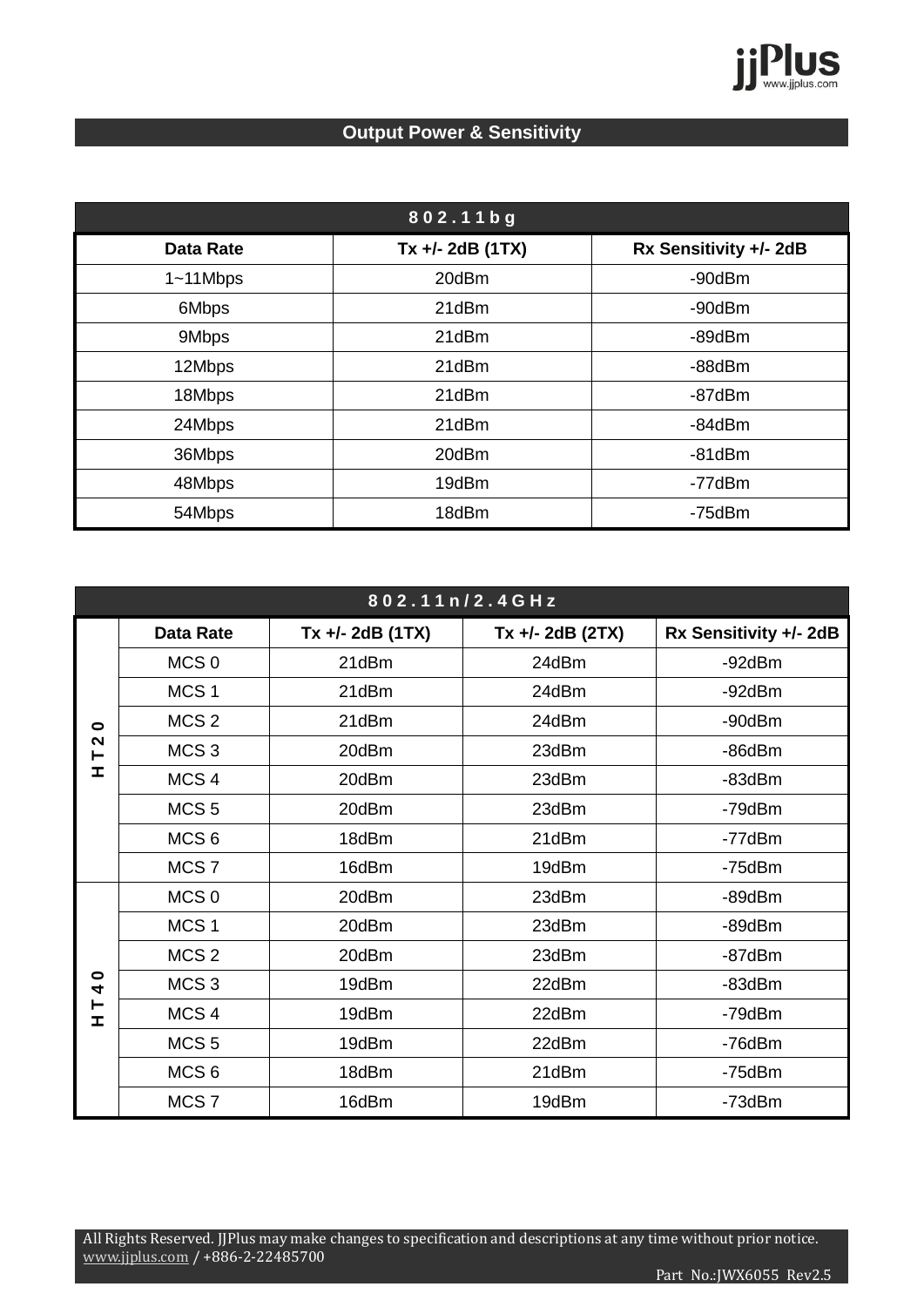## **jPlus**

| 802.11a          |                    |                        |  |  |
|------------------|--------------------|------------------------|--|--|
| <b>Data Rate</b> | $Tx +/- 2dB (1TX)$ | Rx Sensitivity +/- 2dB |  |  |
| 6Mbps            | 20dBm              | $-92dBr$               |  |  |
| 9Mbps            | 20dBm              | $-90dBr$               |  |  |
| 12Mbps           | 20dBm              | -89dBm                 |  |  |
| 18Mbps           | 20dBm              | $-86dBr$               |  |  |
| 24Mbps           | 20dBm              | $-83dBm$               |  |  |
| 36Mbps           | 18dBm              | $-80$ d $Bm$           |  |  |
| 48Mbps           | 16dBm              | $-76$ d $Bm$           |  |  |
| 54Mbps           | 15dBm              | $-75$ d $Bm$           |  |  |

| 802.11n/5GHz           |                  |                    |                    |                        |  |
|------------------------|------------------|--------------------|--------------------|------------------------|--|
|                        | <b>Data Rate</b> | $Tx +/- 2dB (1TX)$ | $Tx +/- 2dB (2TX)$ | Rx Sensitivity +/- 2dB |  |
|                        | MCS <sub>0</sub> | 19dBm              | 22dBm              | $-94dBm$               |  |
|                        | MCS <sub>1</sub> | 19dBm              | 22dBm              | $-91dBm$               |  |
| $\bullet$              | MCS <sub>2</sub> | 19dBm              | 22dBm              | $-89dBr$               |  |
| $\mathbf{\Omega}$<br>⊢ | MCS <sub>3</sub> | 18dBm              | 21dBm              | $-85dBm$               |  |
| I                      | MCS <sub>4</sub> | 18dBm              | 21dBm              | $-82dBr$               |  |
|                        | MCS <sub>5</sub> | 17dBm              | 20dBm              | $-77dBr$               |  |
|                        | MCS <sub>6</sub> | 16dBm              | 19dBm              | -76dBm                 |  |
|                        | MCS <sub>7</sub> | 14dBm              | 17dBm              | $-74dBm$               |  |
|                        | MCS <sub>0</sub> | 18dBm              | 21dBm              | -90dBm                 |  |
|                        | MCS <sub>1</sub> | 18dBm              | 21dBm              | $-89dBr$               |  |
|                        | MCS <sub>2</sub> | 18dBm              | 21dBm              | -86dBm                 |  |
| $\bullet$<br>4         | MCS <sub>3</sub> | 17dBm              | 20dBm              | $-82dBr$               |  |
| ⊢<br><b>I</b>          | MCS <sub>4</sub> | 17dBm              | 20dBm              | $-79dBm$               |  |
|                        | MCS <sub>5</sub> | 16dBm              | 19dBm              | $-75$ d $Bm$           |  |
|                        | MCS <sub>6</sub> | 15dBm              | 18dBm              | $-73dBm$               |  |
|                        | MCS <sub>7</sub> | 14dBm              | 17dBm              | $-72dBm$               |  |